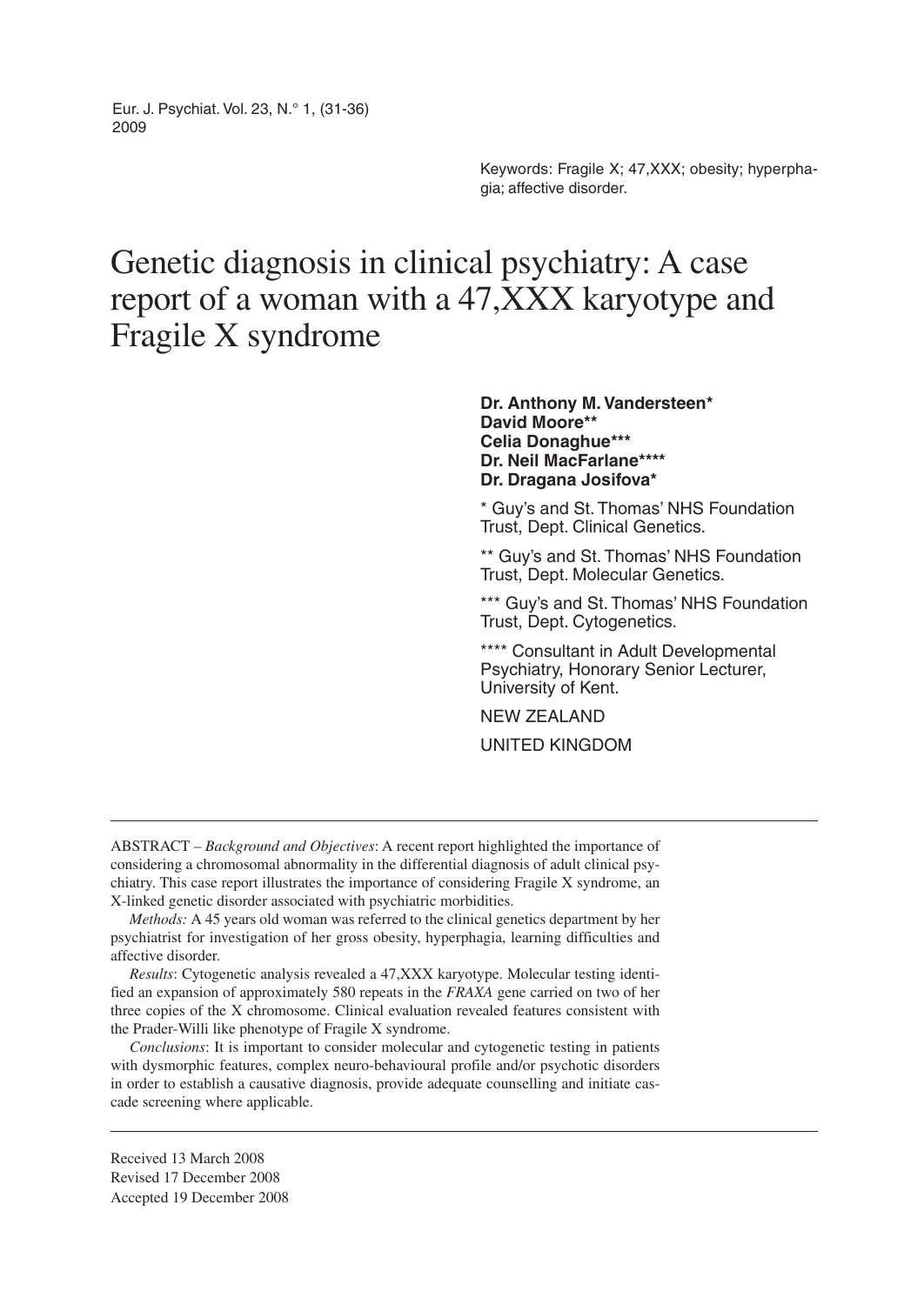### **Introduction**

A recent report highlighted the importance of considering a genetic syndrome in the differential diagnosis of adults with learning difficulties, autism and psychiatric  $\mu$ illness<sup>1</sup>. Most adults with learning difficulties have not had specific genetic investigations, which may reflect previously lower availability of testing as well as cultural and historical divides between healthcare professionals and those involved in the daily care of individuals with learning difficulties2.

Fragile X syndrome (FXS) is the most common inherited cause of learning difficulties in men. FXS is caused by expansion (>200 repeats) in a CGG repeat sequence of the *FRAXA* gene (Xq27.3). Female pre-mutation carriers (55-200 repeats) are at risk of premature ovarian failure and males of tremor/ataxia syndrome ( $\text{FXTAS}$ ) later in life<sup>3</sup>.

FXS is associated with autism spectrum, anxiety and mood disorders, hyperactivity and aggressive behaviours in men<sup>3</sup>. Women with FXS may have anxiety, depression, learning and attention disorders even in the presence of normal or above average IQ scores<sup>4</sup>. A Prader-Willi like phenotype has been reported for men with FXS with no evidence of chromosome 15q abnormality<sup>5</sup>. We present the case of a 45 years old woman referred to the clinical genetics department for investigation of her gross obesity, hyperphagia, learning difficulties and affective disorder. This combination was consistent with a diagnosis of Prader-Willi Syndrome and she was referred to the Genetics Services for assessment and testing.

#### **Case Report**

The patient is the third child of unrelated parents and is one of non-identical twins (Figure 1). Her mother gave no history of illness or substance misuse during pregnancy. There was no history of neonatal hypotonia or feeding difficulties, although irritability in infancy was reported. She achieved her motor milestones within the expected time, but presented with speech delay, communication and learning difficulties.

At age of 17 the patient underwent a formal assessment which revealed a full scale IQ of 44. A more recent assessment revealed a full scale IQ of 65 with a particular deficit



Figure 1. Pedigree.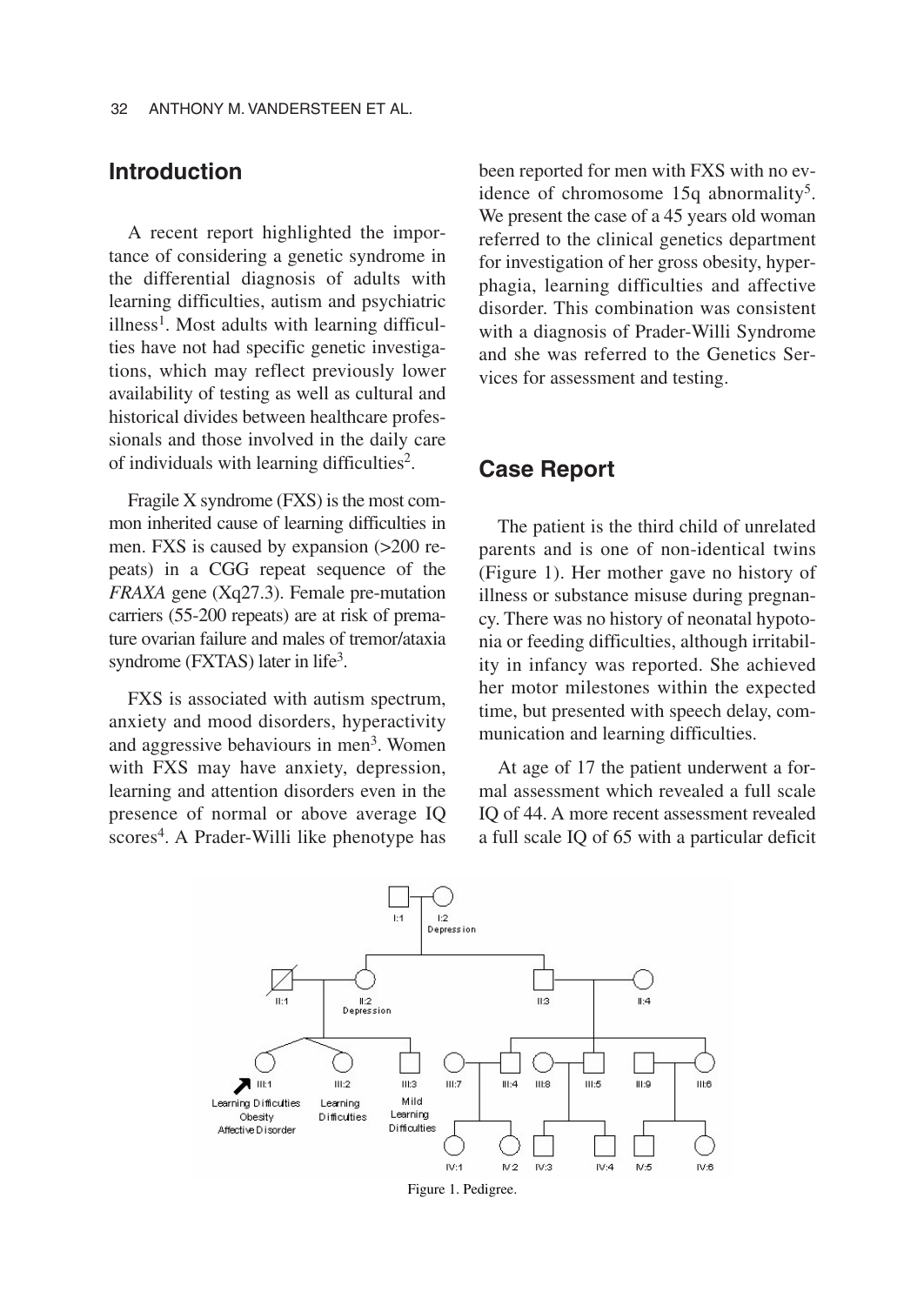in verbal reasoning. She never achieved independence and lived in a sheltered accommodation under supervision. She was known to have severe hyperphagia with nocturnal food foraging. She manifested an increasingly sexualised behaviour which was becoming of concern to the social services. At the age of 41 she developed a psychotic illness with a severe affective component and was under regular psychiatric review. She responded well to treatment.

The proband's twin sister and older brother were also known to have learning difficulties. They were not available for assessment in our clinic, however, they were known to be of similar stature and build, although not to the same extent as our patient. The patient's brother had a history of psychiatric illness. Unfortunately we were unable to obtain more detail about their condition. The patient's mother had a history of depression but was of normal cognitive ability, in good general health with no history of premature menopause.

The patient was tall, with a height of 178cm  $(98<sup>th</sup>-99.6<sup>th</sup>$  centile), weight of  $191Kg$  (>99.8<sup>th</sup>) centile,  $BMI = 60$  and a head circumference

of 56cm  $(50<sup>th</sup>-75<sup>th</sup>$  centile). She had small hands and feet (shoe size 4) with normal skull shape, normal ear morphology and no specific dysmorphic features (Figure 2).

Cytogenetic analysis involved standard G-banded karyotype analysis (Figure 3). This showed a 47,XXX karyotype (Triple X), the result was confirmed by multiplex ligation-dependent probe amplification (MLPA). Quantitative fluorescence Polymerase Chain Reaction analysis (QF-PCR) of four informative markers on the X chromosome (DXS7423, HPRT, DXS1187 and DXYS287) were consistent with three copies of the X chromosome showing a 2:1 ratio for the maternal to paternal alleles.

Patient DNA was isolated from EDTA anticoagulated peripheral blood. Amplification of the repeat regions at the *FRAXA* locus was carried out using standard fluorescent PCR amplification. A single *FRAXA* allele corresponding to 33 CCG repeats was amplified for the index case. Southern blot analysis showed an additional discrete band was present corresponding to a fully methylated, expanded allele of approximately 580 repeats (Figure 4) and was significantly dark-



Figure 2. Front view photograph of patient showing non-dysmorphic facial features and obesity.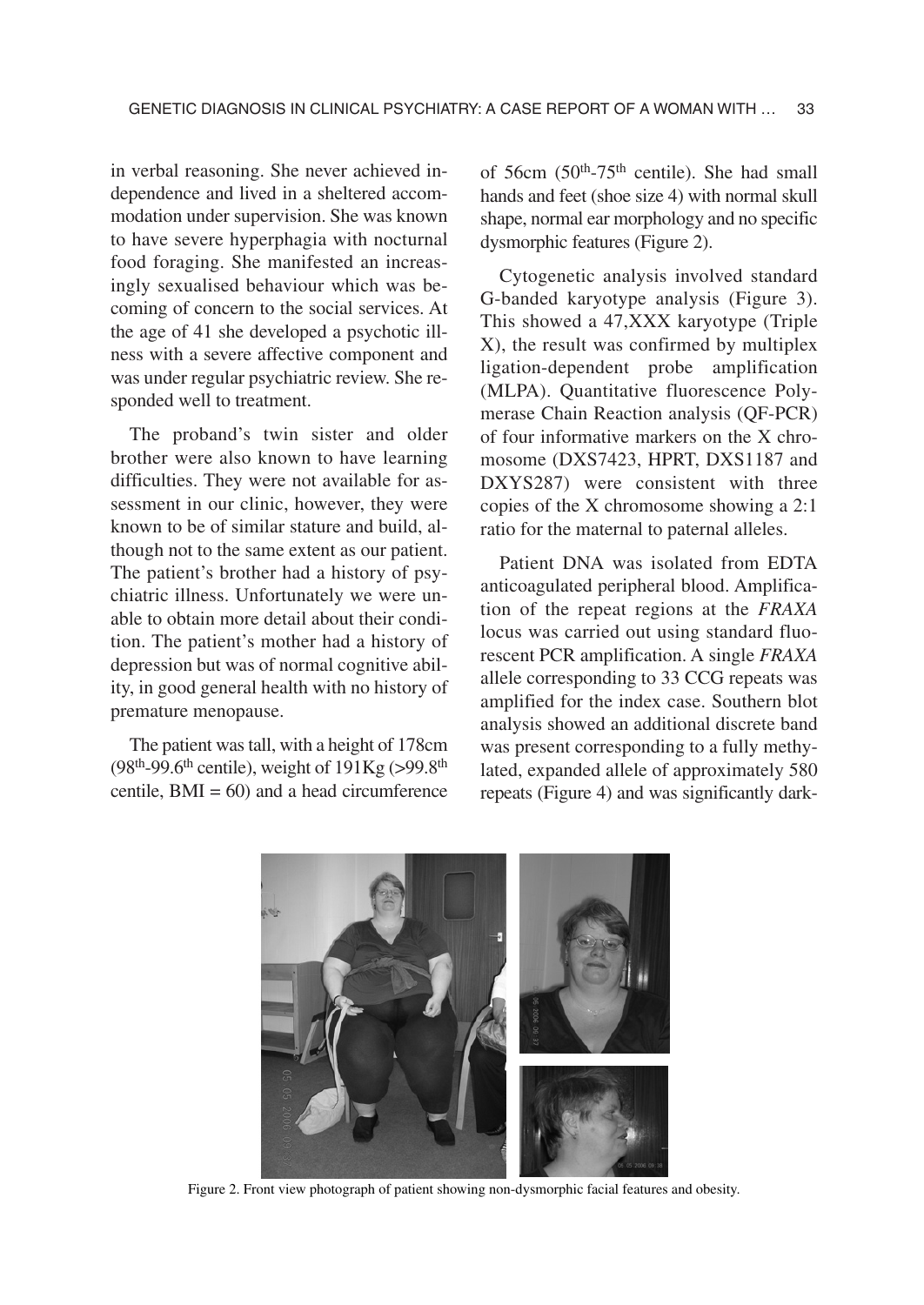

Figure 3. Karyotype analysis of the patient (from a blood sample), showing 47,XXX.



Figure 4. Southern Blot analysis of Fragile X alleles for the patient and her mother.

4A: Patient result in lane 2, showing 6.8kb methylated expansion allele; lanes 1 and 3 are normal females\*

4B: Mother of patient result in lane 1, showing 3kb unmethylated premutation allele and 5.4kb methylated premutation allele; lane 2 is a normal female\*

\* 2.8kb corresponds to the normal unmethylated sized FRAXA allele.

5.2kb corresponds to the normal methylated sized FRAXA allele.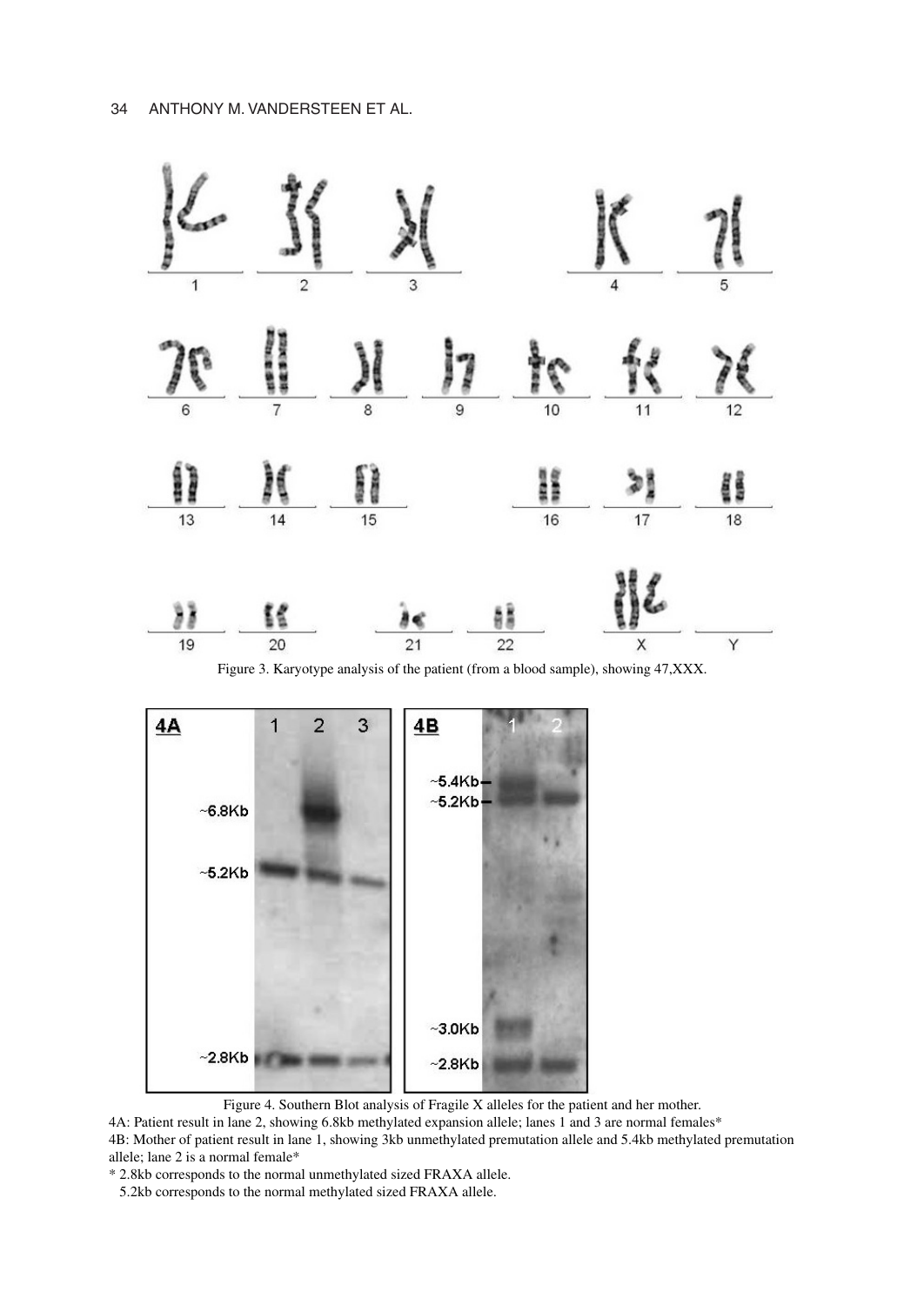er than the normal sized bands. Laboratory testing of the patient's mother's blood sample showed amplification of a normal *FRAXA* allele corresponding to 34 repeats and a pre-mutation allele of approximately 84-92 repeats was detected. Unmethylated and methylated alleles were present in approximately equal ratios. *FRAXE* analysis showed normal sized alleles for the index case and her mother. Unfortunately no samples were available from the father of the index case.

The above investigations concluded that the index case carried three copies of the X chromosome, two of which were maternally inherited, both carrying a full expansion at the *FRAXA* locus.

## **Discussion**

To our knowledge an increased association of Fragile X syndrome and Triple X has not been reported. A single case report of a woman with Triple X who was found to carry a single copy of an X chromosome with an expanded *FRAXA* allele and two normal copies of the X chromosome was mentally and physically normal<sup>6</sup>.

Nowicki *et al.*<sup>5</sup> described the Prader-Willi like phenotype in males affected with Fragile X Syndrome: severe behavioural problems and mental retardation, onset of hyperphagia between the ages of 1 and 10, extreme obesity and short stature. Small hands and feet were reported previously in an original case series<sup>7,8</sup>.

Our patient presented with features of the Prader-Willi-like phenotype of Fragile X Syndrome including severe cognitive difficulties, behavioural problems, and morbid obesity secondary to extreme food consumption. The patient's tall stature may be a feature of both Fragile X and Triple X Syndrome, although we can not exclude the possibility that there was a significant familial component in this case. Our patient had a relatively small head circumference, a feature more in keeping with Triple X than with Fragile X syndrome. The latter is more likely to be associated with macrocephaly<sup>9</sup>. To our knowledge the Prader-Willi Syndrome like phenotype in females with Fragile X has not been previously reported in the literature.

In females, X-inactivation takes place early in embryogenesis to provide dosage compensation. The X-inactivation is usually random resulting in equal representation of maternal and paternal genes on the X-chromosome. However, skewed X-inactivation is a well recognised mechanism that may produce a clinical phenotype of a traditionally X-linked recessive disorder in carrier women to the extent that they may present with a clinical picture very similar to that seen in affected males $10$ . In our patient, with an assumption of random X-inactivation, one would expect a probability 2 out of 3 of each cell line carrying a *FRAXA* mutation as opposed to 1 out of 2 in female carriers with a normal chromosome complement. It is likely therefore that this dosage effect is the cause of this phenotype.

#### **Conclusions**

This case report highlights the importance of consideration of cytogenetic and molecular investigations in patients with a complex neuro-behavioural profile and/or psychotic disorders, particularly in the presence of a family history of learning difficulties and/or dysmorphic features. It is important to compile a detailed family history and